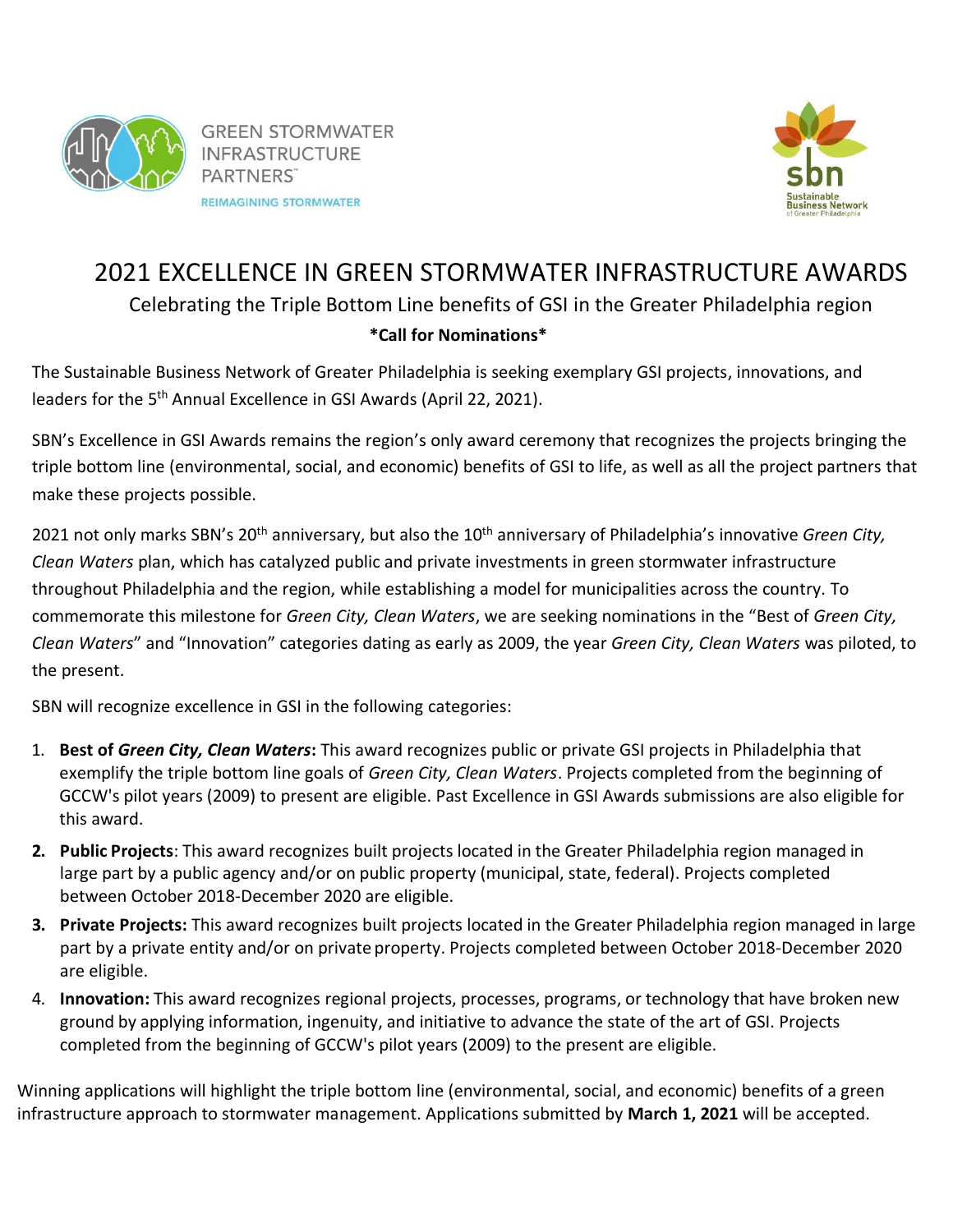#### **About the Sustainable Business Network of Greater Philadelphia**

The Sustainable Business Network of Greater Philadelphia is building a just, green, and thriving economy in the region. We empower the local independent business community based in Greater Philadelphia that practice – and measure success by – the triple bottom line of people, planet, and profitability. SBN is committed to advocating with our members and on their behalf to ensure that an equitable and climate resilient local economy is fully supported to grow and thrive.

#### **About the Green Stormwater Infrastructure (GSI) Partners**

The GSI Partners, a signature initiative of the Sustainable Business Network of Greater Philadelphia (SBN), is a network of local businesses in the green stormwater infrastructure industry. Green City Clean Waters, the City of Philadelphia's comprehensive nature-based stormwater management plan, sets a 25-year vision for environmental, social, and economic benefits for our city and region. SBN supports this triple bottom line plan and is working to support its successful implementation through several activities designed to support the growth of the local industry and the advancement of innovation.

Green Stormwater Infrastructure Partners An Initiative of the Sustainable Business Network of Greater Philadelphia

Alex Cupo Manager, GSI Partners alex@sbnphiladelphia.org (215) 285-5030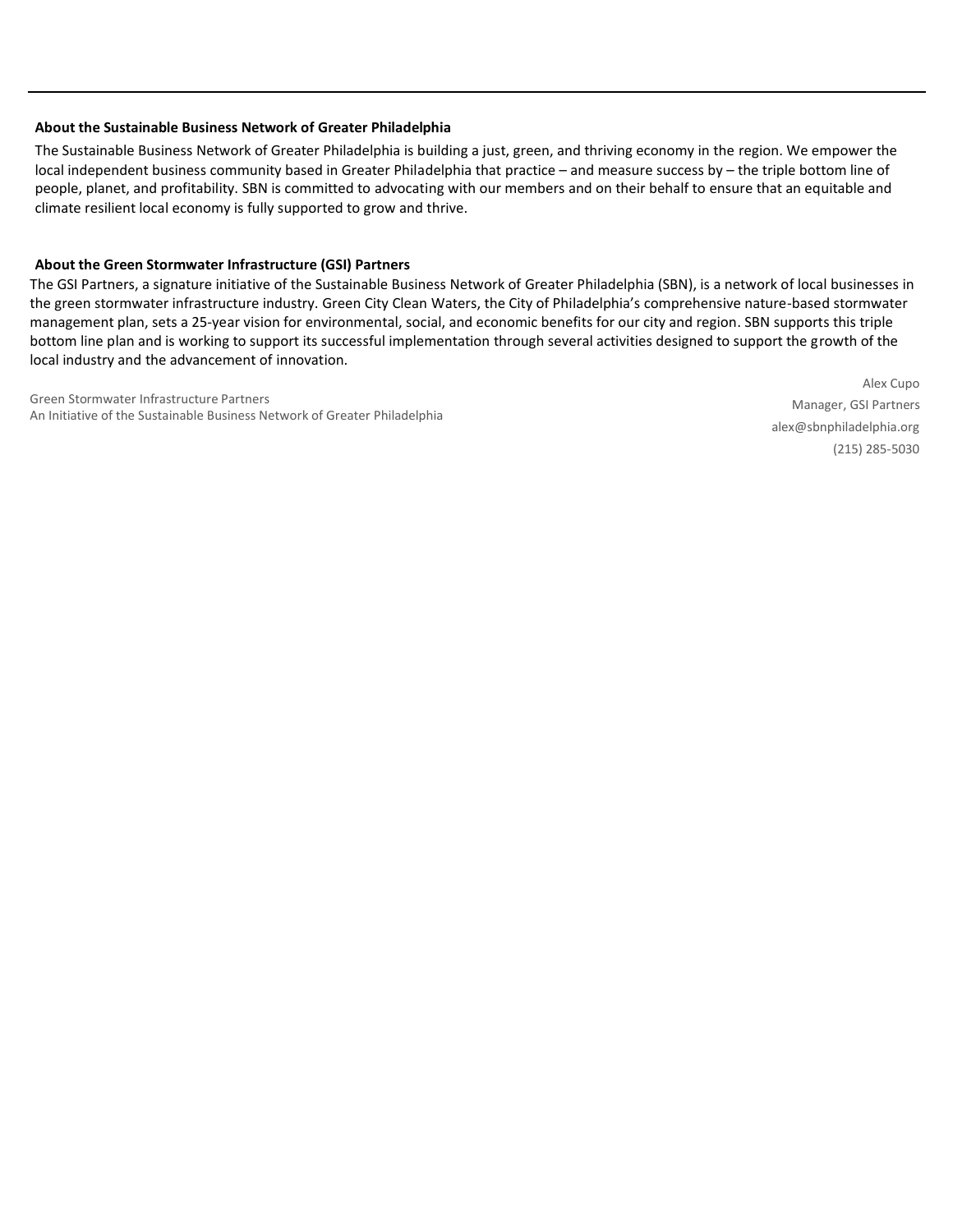## \*Nomination Form\*

#### **Section A. Applicant Contact Information**

- 1. Name
- 2. Firm / Organization
- 3. Address City State Zip
- 4. Phone1 Phone 2
- 5. E-mail

## **Section B. Please judge this entry in the following category:**

*Projects will be judged only in one category and only in the category designated here by the applicant (unless otherwise determined*  by the judging committee and accepted by the applicant). Please see full category descriptions to determine where a project may be *considered.*

□ Best of GCCW<sup>1</sup>: Built projects public or private GSI projects in Philadelphia that exemplify the triple bottom line goals of Green City, Clean Waters. Projects completed from the beginning of GCCW's pilot years (2009) to present (February 2021) are eligible. Past Excellence in GSI Awards submissions are also eligible for this award.

□ Public Projects<sup>1</sup>: Built projects located in the Greater Philadelphia region managed in large part by a public agency and/or on public property (municipal, state, federal). Projects completed between October 2018-December 2020 are eligible.

□ Private Projects<sup>1</sup>: Built projects located in the Greater Philadelphia region managed in large part by a private entity and/or on private property. Projects completed between October 2018-December 2020 are eligible.

□ Innovation<sup>2</sup>: Processes, programs or technology that break new ground, by applying information, ingenuity, and initiative to significantly advance GSI impact. Projects completed from the beginning of GCCW's pilot years (2009) to present (February 2021) are eligible.

## **1 For these category entries, please complete Sections A, B, and C.**

## **2 For this category's entries, please complete Sections A, B, and D.**

#### **Section C. General Project Info and Context**

- 1. Project name
- 2. Client
	- a. Contact name
	- b. Email

#### 3. Location of Project

- a. Address
- b. Zip Code
- c. County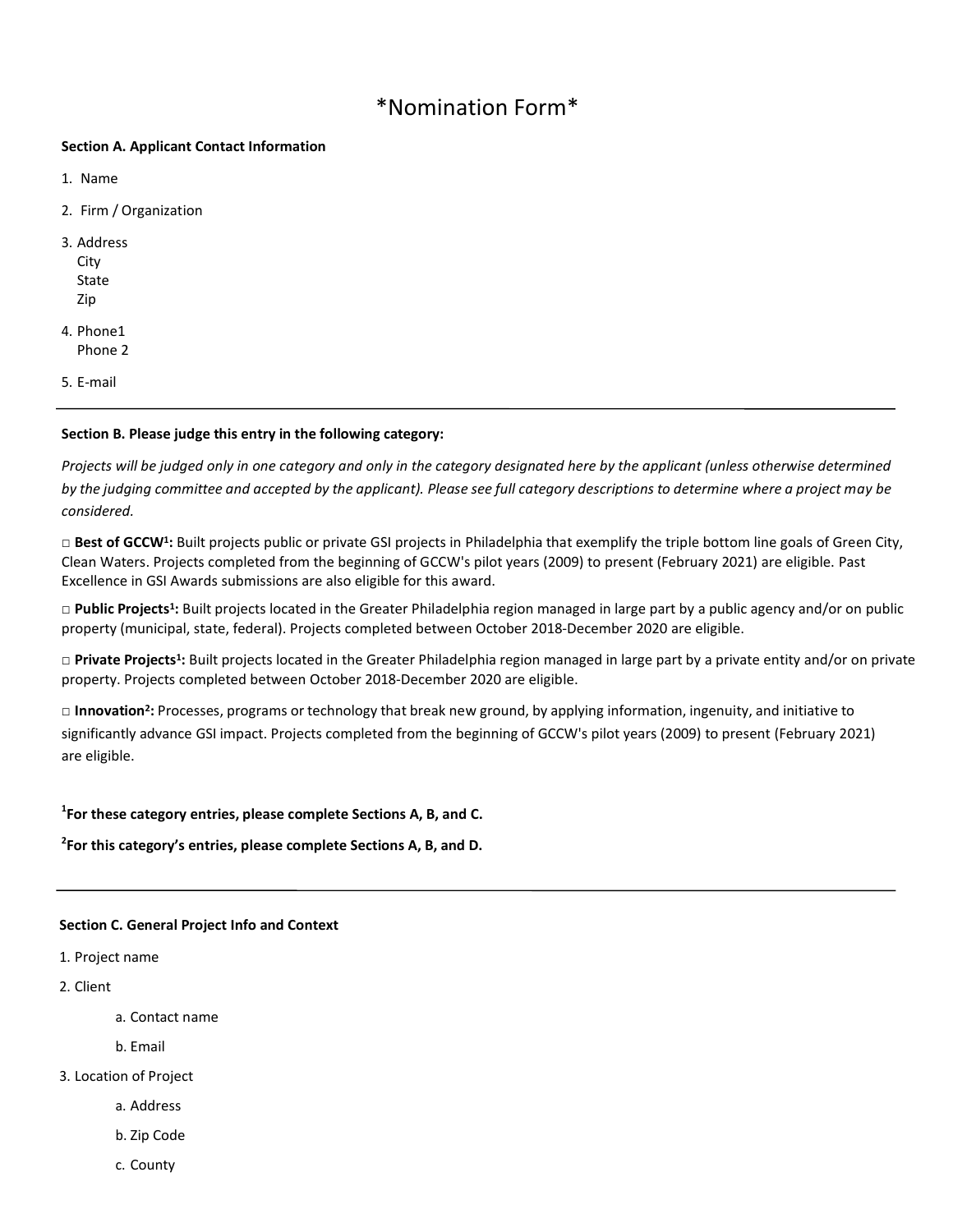d. Watershed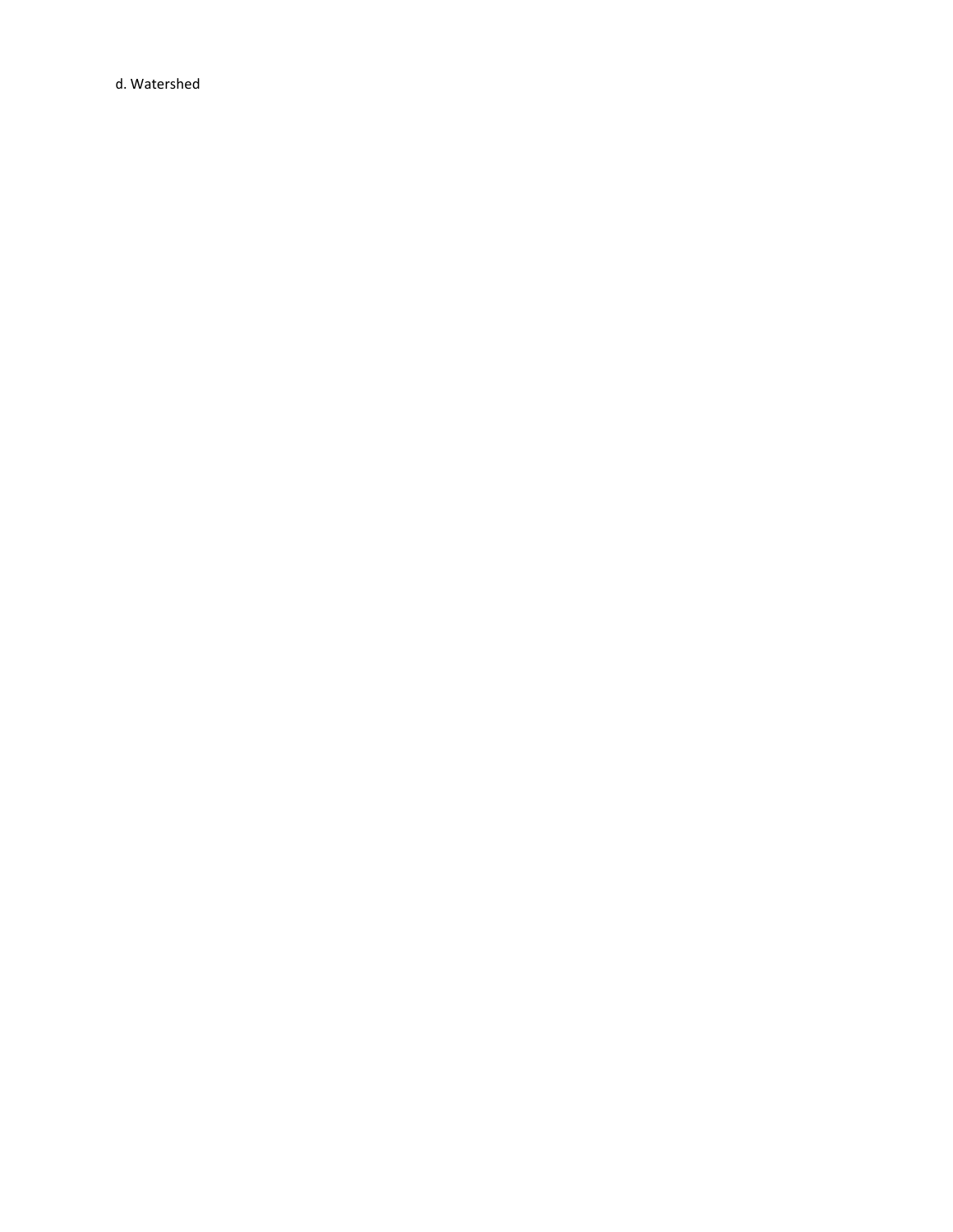## 4. Project team

|                               | Company name | Contact name | Email | HQ/local office locations |
|-------------------------------|--------------|--------------|-------|---------------------------|
| Planning/Design               |              |              |       |                           |
| Construction                  |              |              |       |                           |
| Maintenance                   |              |              |       |                           |
| Monitoring<br>(if applicable) |              |              |       |                           |
| Other (specify)               |              |              |       |                           |

## **Section C. General Project Info and Context (cont.)**

- 5. Construction completion date
- 6. Cost (distinguishing the following, ifpossible\*):
	- a. Engineering and design costs
	- b. Construction costs
	- c. Post-construction costs
	- d. Other (specify)
	- e. Total
	- f. Funding sources

## 7. Type of project / land use type [check all that apply]

|  | $\Box$ new construction                                 | $\Box$ private daycare/public pre-k        | $\Box$ industrial                                              |
|--|---------------------------------------------------------|--------------------------------------------|----------------------------------------------------------------|
|  | □ Redevelopment                                         | $\Box$ streetscape, greenway,              | □ non-profit<br>$\Box$ institutional<br>$\Box$ other (specify) |
|  | □ retrofit                                              | trail, or other<br>transportation projects |                                                                |
|  | $\Box$ public accessible space,<br>park, or green space | □ Commercial                               |                                                                |
|  | $\Box$ public/private/charter                           | $\Box$ residential                         |                                                                |
|  | school                                                  | $\Box$ mixed-use (specify)                 |                                                                |
|  | 8. Prior land conditions [check all that apply]         |                                            |                                                                |
|  | $\square$ greenfield                                    | $\Box$ Utilities                           |                                                                |
|  | $\square$ grayfield                                     | $\Box$ right of ways                       | □ Sinkholes/subsidence                                         |
|  | $\Box$ brownfield                                       | $\Box$ buried structures                   | $\Box$ fill site (landfill/debris)                             |
|  | $\Box$ vacant land<br>$\Box$ compaction (urban          | □ wetland presence<br>(regulations)        | $\Box$ other (specify)                                         |
|  | conditions)                                             | □ floodplain/high water table              |                                                                |
|  | 9. GSI practice type(s) [check all that apply]          |                                            |                                                                |
|  | $\Box$ bio-infiltration (specify type)                  | $\square$ porous pavement                  |                                                                |
|  | $\Box$ bio-retention (specify type)                     | $\Box$ other (specify type)                |                                                                |
|  | $\square$ green roof                                    |                                            |                                                                |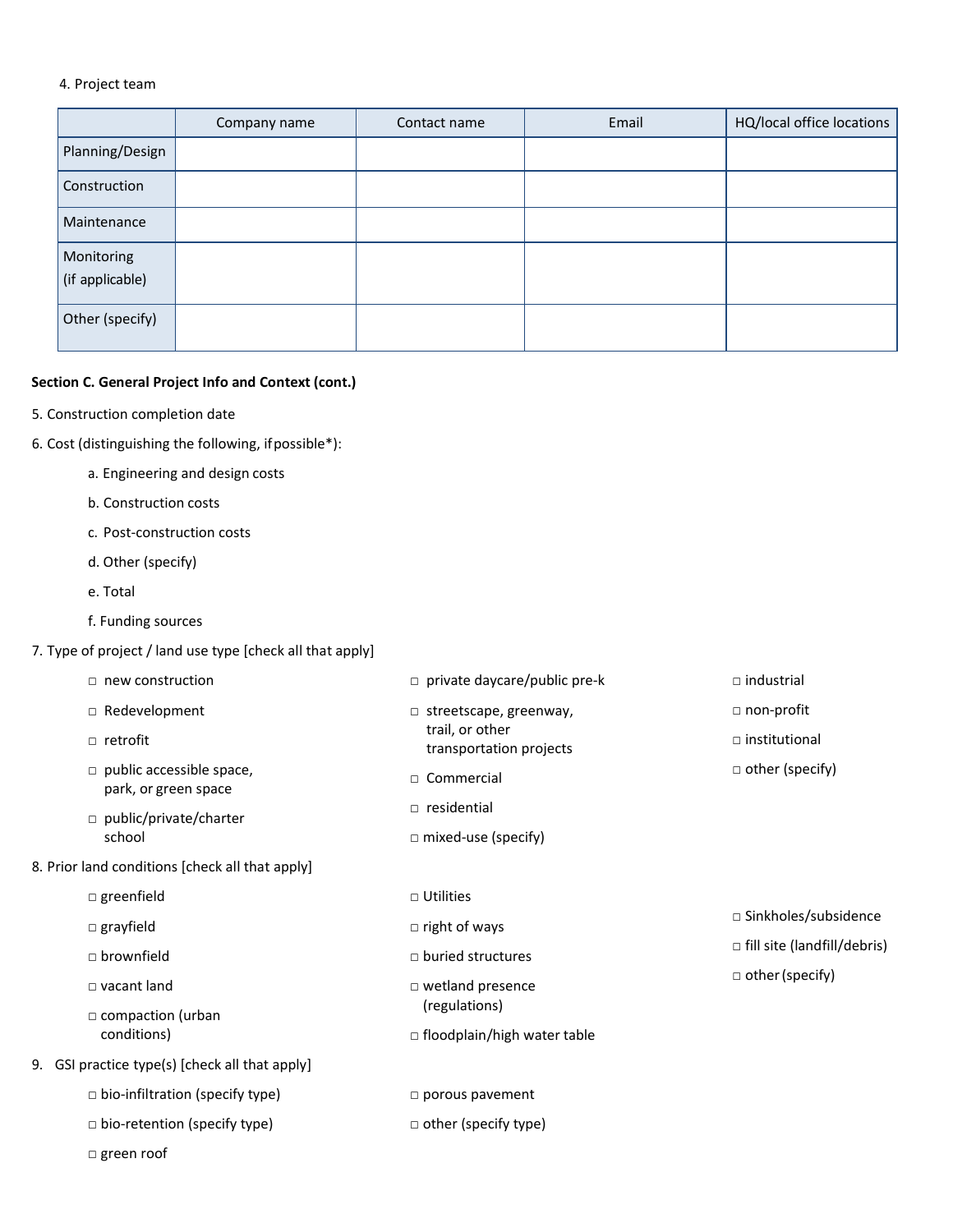- 10. Stormwater management design and calculations
	- a. Catchment/Drainage area (acres)
	- b. Project footprint / limit of disturbance (acres)
	- c. Design storm managed / depth managed
	- d. Percent (%) impervious/pervious area managed

|                                 | Pre-construction | Post-construction |
|---------------------------------|------------------|-------------------|
| Percent (%)<br>impervious cover |                  |                   |
| Percent (%)<br>pervious cover   |                  |                   |

*\*NOTE: Cost information will remain confidential; it will not be associated with any particular project.*

## **Section C. General Project Info and Context (continued)**

11. Provide a general overview/description of the project (750 words orless).

Please include information, if relevant, in regard to the planning and design process, construction, O&M planning, and performance monitoring.

12. Explain how this project maximizes environmental benefits (500 words orless).

Please address as many of the questions below as possible, and add as much additional information as you feel is relevant.

- What BMPs were used and why?
- How was greenspace/open space preserved and/or created?
- How was habitat preserved and/or created?
- How was biodiversity encouraged?

13. Explain how this project maximizes social benefits (500 words orless).

Please address as many of the questions below as possible, and add as much additional information as you feel is relevant.

- How was / is the community engaged?
- What new or improved assets has this project contributed to the community? To what degree has the community been transformed as a result?
- What partnerships and collaborations were fostered, how, and to what end?

14. Explain how this project maximizes economic benefits (500 words or less).

Please address as many of the questions below as possible, and add as much additional information as you feel is relevant.

- What other funding was leveraged for the completion of this project (i.e., grants, in-kind donations, etc.)?
- What local firms have been engaged during the life of the project (i.e., design, build, maintenance, material supply, etc.)?
- What is the anticipated return on investment for the client, especially as it relates to the overall cost of the project?

15. Discuss the degree to which the project is meeting or exceeding the intent. (500 words or less).

Please address as many of the questions below as possible, and add as much additional information as you feel is relevant.

- What were the client's motivations/goals, and how has the project addressed them (i.e., stormwater management, design (use and aesthetics), triple bottom line, other project goals)?
- What is the maintenance plan? What, if any, adaptations have been made to the project and/or the maintenance plan since construction?
- What, if any, performance indicators exist for the project? What can be concluded about the degree to which the project is meeting or exceeding intent?